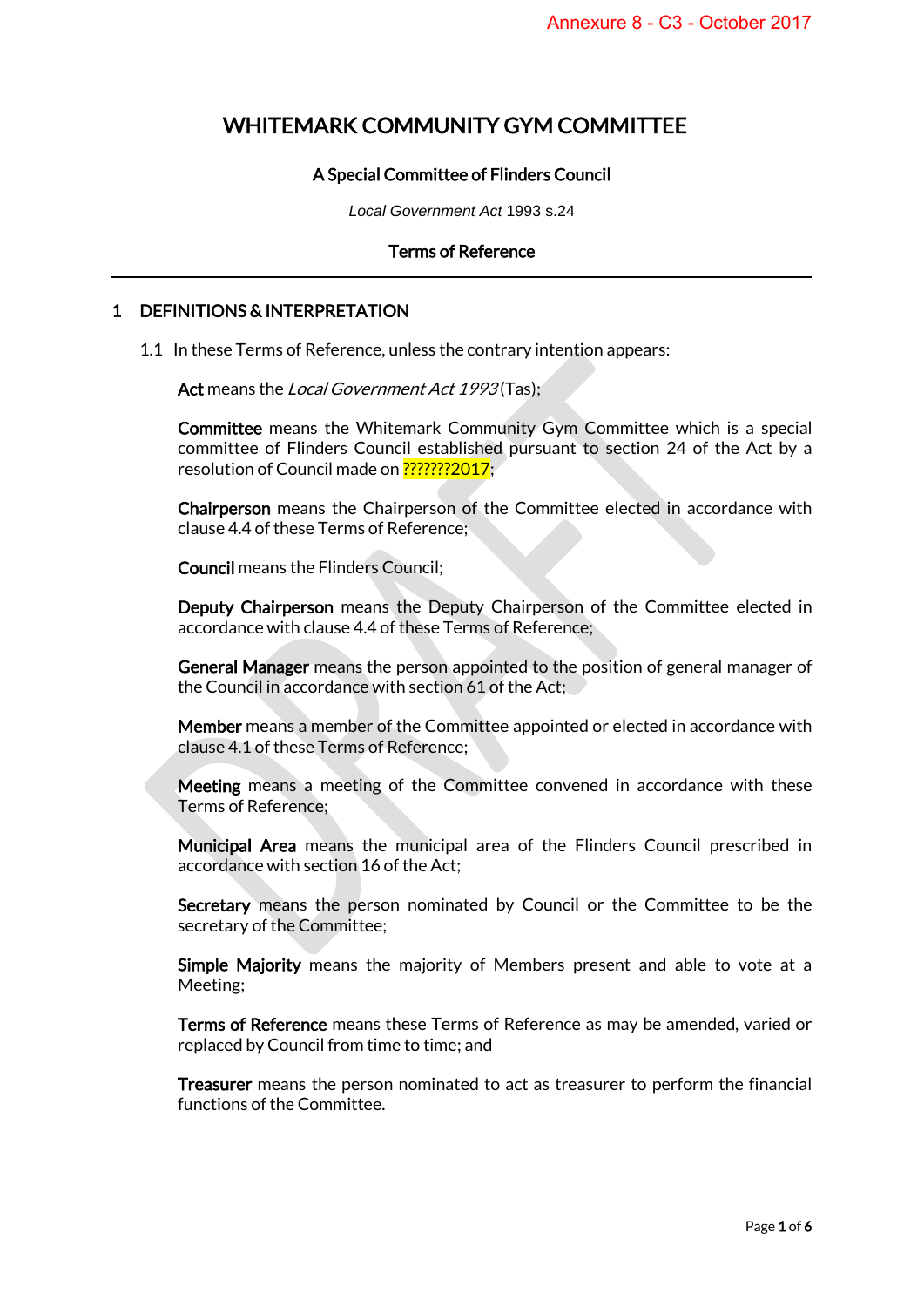# 2 PURPOSE

- 2.1 The purpose of the Committee is to support, assist and advise in the management and operation of the Whitemark Community Gym
- 2.2 The Committee will achieve this purpose by:
	- (a) liaison with users and stakeholders and generally being the point of call for collection and reporting to Council of member / user feedback;
	- $(b)$  monitor member conduct and compliance with rules that are established for member conduct;
	- $(c)$  reporting any malfunctions / disrepair of gym equipment; and
	- (d) assisting in the collection of member fees and bring to Council.
- 2.3 In carrying out its stated purposes the Committee will have the following responsibilities:
	- (a) to make recommendations to the Council over the general operation of the Gym and policy considerations generally with respect to the services provided.

#### 3 POWERS OF COMMITTEE

- 3.1 The Committee has the power to:
	- (a) undertake fundraising and sponsorship initiatives to assist in the development of the gym;
	- (b) undertake appropriate grant applications as auspiced by Council;
	- (c) establish any number of sub-committees to assist the Committee with effectively and efficiently pursuing its purpose; and
	- (d) provide recommendations to Council for consideration.
- 3.2 Any sub-committee established by the Committee must include at least one (1) Member and must be chaired by a Member. The chairperson of each sub-committee must regularly report to the Committee regarding the sub-committee's activities.
- 3.3 Unless otherwise specified in these Terms of Reference, the Committee does not have the authority to enter into agreements or otherwise legally bind Council in any way.

## 4 MEMBERSHIP OF COMMITTEE

- 4.1 The Committee will consist of the following members who will be entitled to vote:
	- (a) One (1) elected member of the Council;
	- (b) Council's Physical Health Worker;
	- $(c)$  A minimum of four (4) and a maximum of eight (8) persons from within the community of the Municipal Area who should: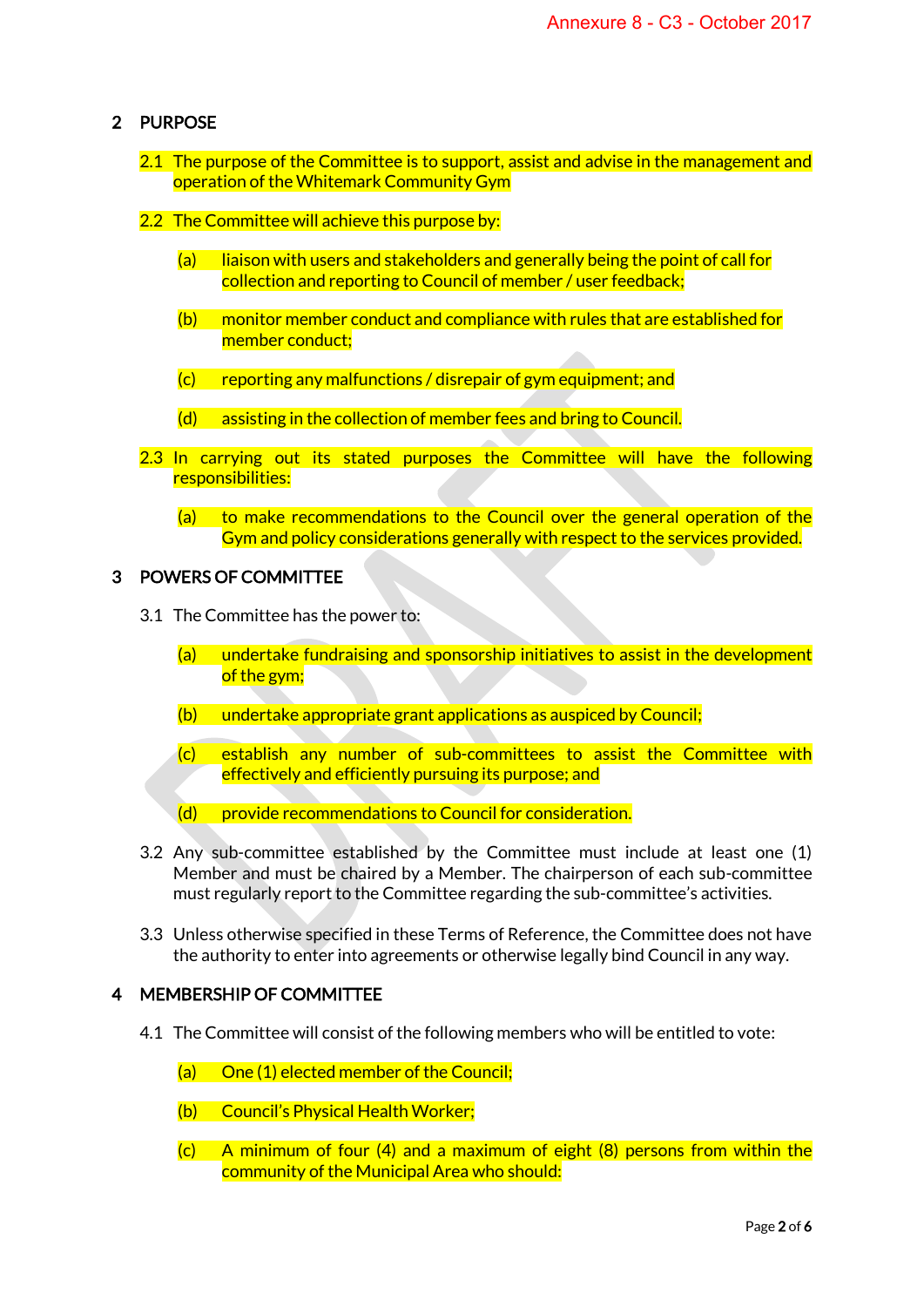- i. possesses good communication skills and the ability to disseminate information;
- ii. have a demonstrated ability to think and act strategically;
- iii. have networks within the community of the Municipal Area that use the facility; and
- iv. have a demonstrated capacity to encourage practices and behaviours that will advance the health and wellbeing of the community through the use of the Community Gym.
- 4.2 The following persons may attend meetings of the Committee in a non-voting capacity:
	- (a) the General Manager;
	- (b) the Secretary;
	- (c) One representative of Council's Community Development Team; and
	- (d) One (1) representative of the Flinders Lions Club.
- 4.3 Membership of the Committee will be determined by Council. Once appointed by Council, the term of membership is a maximum of four (4) years.
- 4.4 Membership of the Committee will be reviewed by Council every (4) years, and in any event such review will coincide with the local government elections for the Municipal Area.
- 4.5 A quorum for conducting a Meeting consists of five (5) Members appointed or elected pursuant to clause 4.1.
- 4.6 Once appointed, Members will elect from amongst the membership of the Committee persons to the positions of:
	- (a) Chairperson; and
	- (b) Deputy Chairperson.
- 4.7 On or before 1 July in each calendar year the Members must vote to:
	- (a) renew the appointment of Members to the position of Chairperson and Deputy Chairperson(respectively); or
	- (b) appoint new Members to the positions of Chairperson and Deputy Chairperson (respectively).
- 4.8 Council may, from time to time:
	- (a) vary the number of Members;
	- (b) remove any Member and appoint another person as a Member; and/or
	- (c) remove and replace the Chairperson and/or Deputy Chairperson.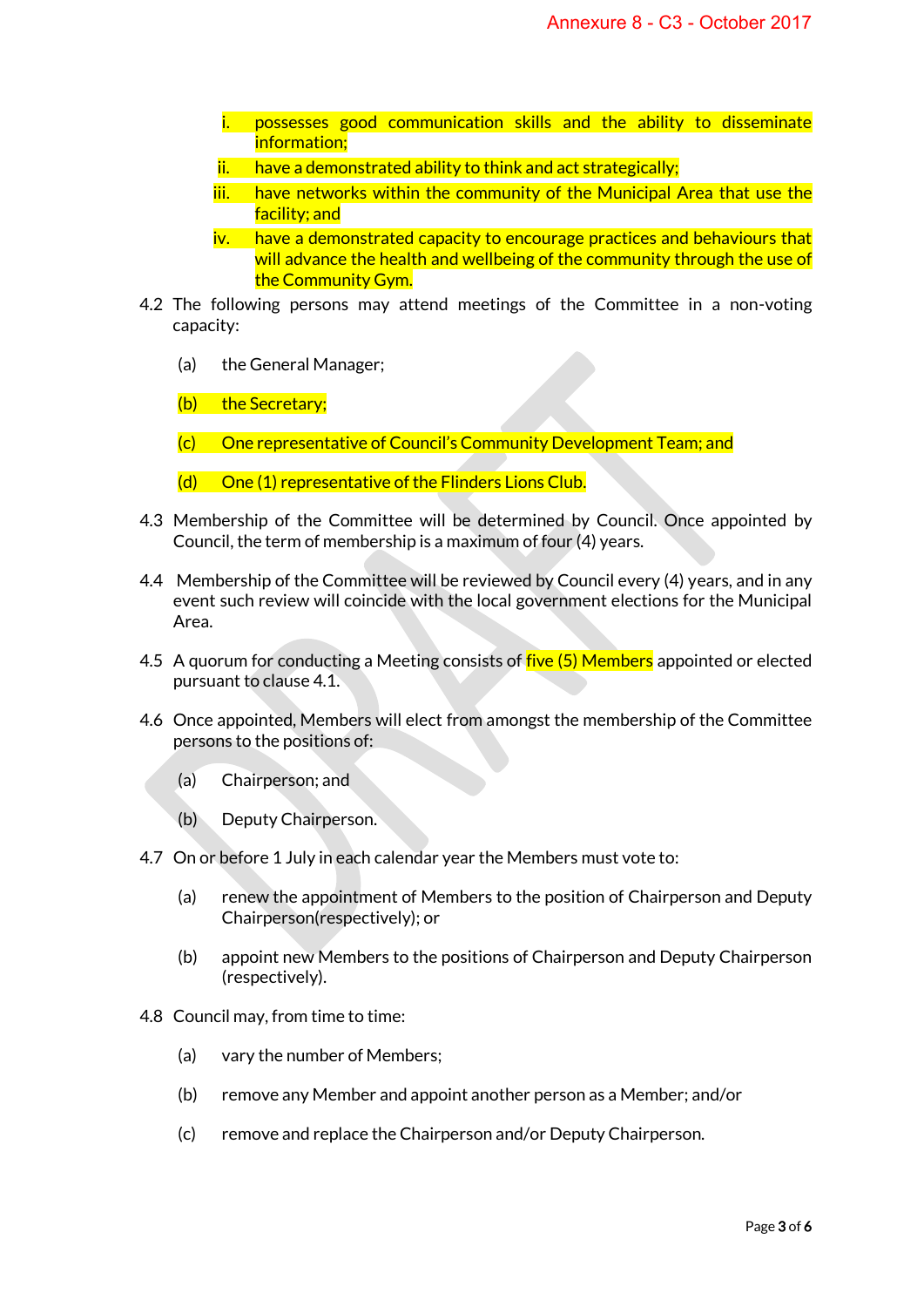- 4.9 All Members and sub-committee members are considered to be volunteers of Council for the purposes of the *Work Health and Safety Act 2012 (Tas*). All Members must be registered on Council's volunteer register and are required to be inducted with respect to Council's Policies and Procedures, known as the Volunteer Induction.
- 4.10All Members must work within the parameters of, and abide by, any conditions as set out in the Volunteer Role Statements issued to each Member following their Volunteer Induction.

# 5 VACANCY

- 5.1 A Member is deemed to have vacated their position on the Committee if they:
	- (a) tender their resignation in writing to the Chairperson (or in the case of resignation of the Chairperson, to the Deputy Chairperson);
	- (b) die; or
	- (c) are absent without reasonable excuse from three (3) consecutive meetings of the Committee.
- 5.2 In the event of a vacancy, the Chairperson (or in the case of resignation of the Chairperson, the Deputy Chairperson) must notify Council of the vacancy as soon as practicable.
- 5.3 Following receipt of notice pursuant to clause 5.2 of these Terms of Reference, Council will seek public nominations for membership to the Committee by publishing a request for nominations in the Island News publication and on Council's website. The Committee will consider all nominations received and then make recommendations to Council for the appointment of the replacement Member. Council will consider the Committee's recommendations and appoint the replacement Member at the next available ordinary meeting of Council following receipt of the Committee's recommendations.

## 6 COMMITTEE MEETINGS

- 6.1 Meetings must be held at least four (4) times in each calendar year at a location mutually agreed by the Members. Members who are unable to attend in person may participate via telephone or video conference.
- 6.2 The Chairperson must give each Member at least seven (7) days' notice of each Meeting which must include an agenda of the matters to be discussed.
- 6.3 Meetings will be open to the public at the sole discretion of the Committee.
- 6.4 The Chairperson (or in their absence, the Deputy Chairperson) is responsible for conducting Meetings. Meetings must be conducted in accordance with the agenda circulated in accordance with clause 6.1 of these Terms of Reference.
- 6.5 All Committee members unless otherwise exempt must declare interests under terms of section 48 Local Government Act 1993.

# 7 VOTING RIGHTS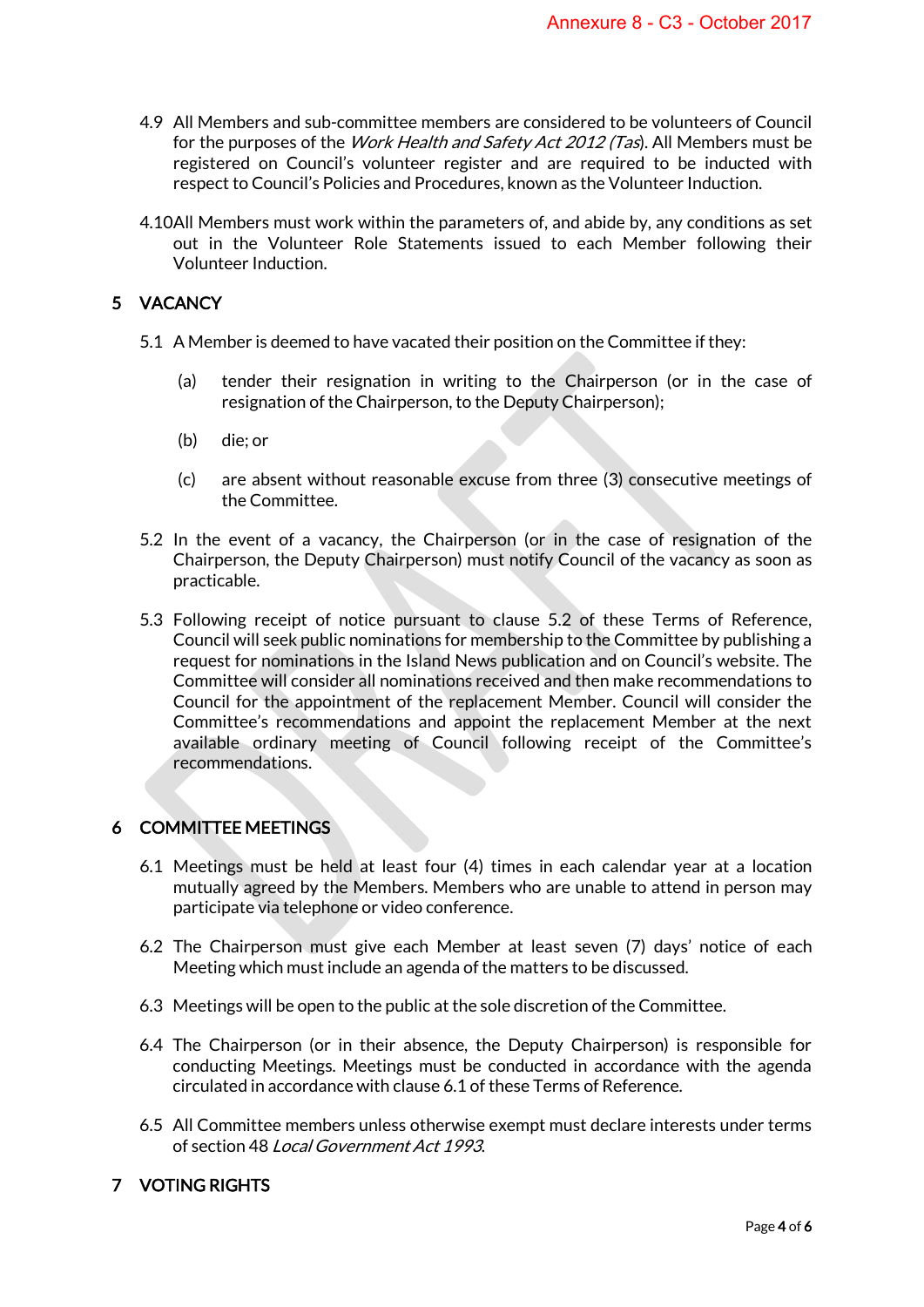- 7.1 Decisions of the Committee are made by a Simple Majority vote.
- 7.2 Each Member present, either in person or by telephone or video conference and entitled to vote at a Meeting shall be entitled to one (1) vote.

## 8 MINUTES

- 8.1 Accurate minutes of all proceedings of Meetings must be recorded, securely stored and delivered to the Council within fourteen (14) days of the relevant Meeting at which they were taken.
- 8.2 The minutes kept pursuant to clause 7.1 of these Terms of Reference must:
	- (a) contain the following details:
		- i. the date of the Meeting;
		- ii. the time the Meeting opened and closed;
		- iii. the place where the Meeting was held;
		- iv. attendance and apologies;
		- v. a list of all items considered at the meeting; and
		- vi. records of all resolutions;
	- (b) confirm the identity of the minute-taker;
	- (c) be confirmed by the Members at the next occurring Meeting; and
	- (d) be signed by the Chairperson of the Meeting at which the proceedings took place or by the Chairperson of the Meeting at which the minutes are confirmed.
- 8.3 The Committee shall follow any policy of minute keeping and record keeping as determined by the Council.

## 9 REPORTS

- 9.1 Recommendations that require Council consideration are to be brought by the member Councillor to the next available ordinary meeting of Council following a Meeting.
- 9.2 If required by Council an annual report of the Committee's activities must be prepared and delivered to the Council at the end of each financial year ending 30 June.

# 10 RESOURCES

- 10.1Subject to the Council's community development budget, Council will provide resources to assist the Committee fulfil its objectives and purposes. Such support will include, but not be limited to, provision of the Executive Officer.
- 10.2The Committee will have the ability to raise its own funds to assist in the conduct of its operations. Such funds shall remain in the dedicated Council budget line established for the purposes of the Committee.